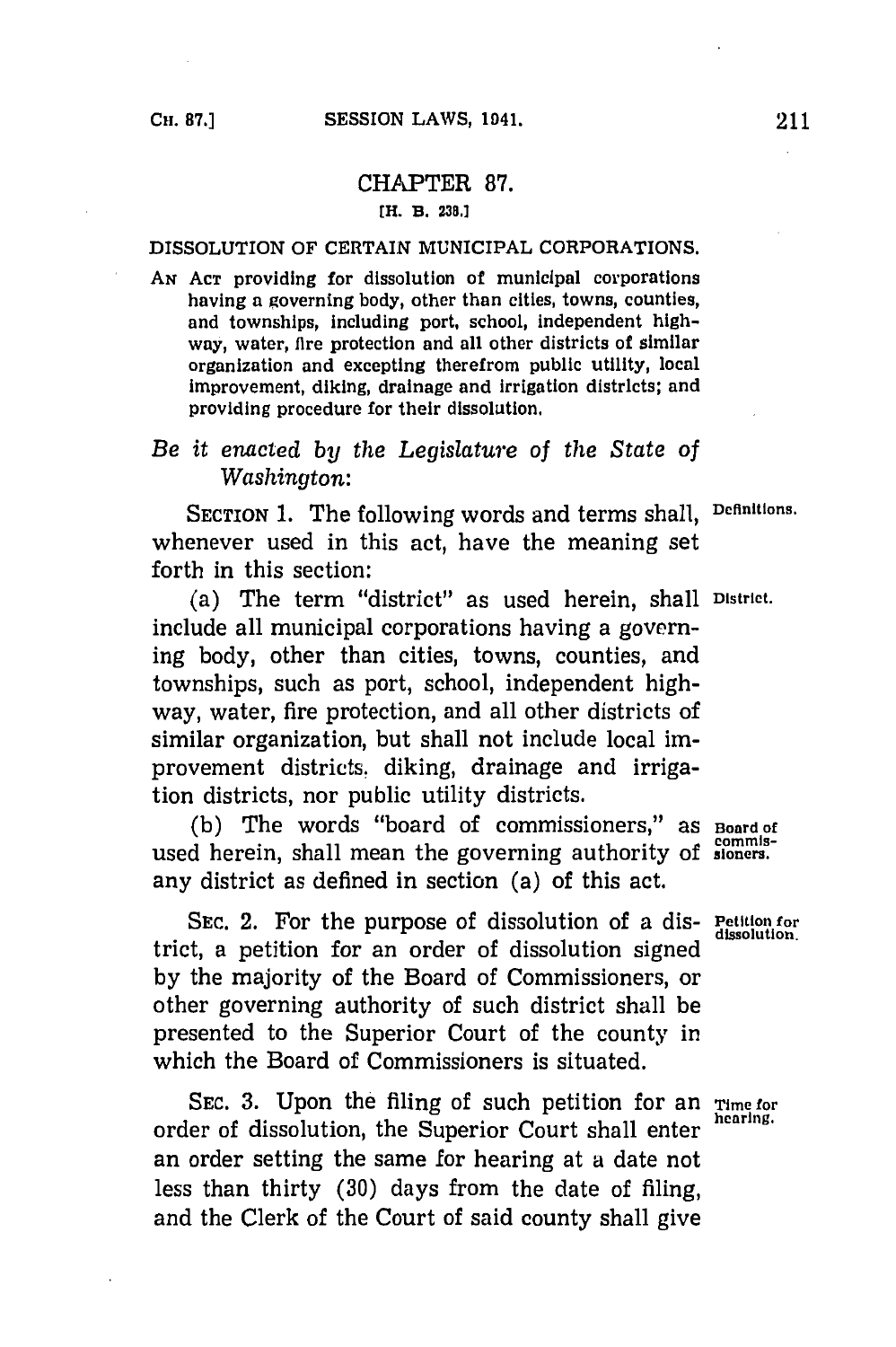**Notice** notice of such hearing **by** publication in a newspaper **published,** of general circulation in the county in which the district is located once a week for three **(3)** successive weeks, and **by** posting in three **(3)** public places in the county in which the district is located at least twenty-one (21) days before said hearing. **Notice** At least one **(1)** notice shall be posted in the dis- **posted.** trict. The notices shall set forth the filing of the petition, its purpose and the date and place of the hearing thereon.

Order of SEC. 4. After said hearing the court shall enter its order dissolving or refusing to dissolve said dis-**'Findings.** trict. **A** finding that the best interests of all persons concerned will be served **by** the proposed dissolution shall be essential to an order of dissolution. If the Court find that such district is solvent, the Court shall order the sale of such assets, other than cash, **by** the Sheriff of the county in which the board is situated, in the manner provided **by** law for the sale of property on execution.

**Proceeds of** sale credited<br>to school<br>district

SEC. 5. The proceeds of the sale, together with moneys on hand in the treasury of the district, shall after payment of all costs and expenses, be paid to the treasurer of the same county and placed to the credit of the school district, or districts, in which such district is situated.

Finding of **SEC.** 6. Upon a finding of insolvency the Court shall then determine the indebtedness of the district, the creditors thereof and their claims. The **Proceedings.** Court shall then set a date and a place for a second hearing, which hearing shall be not less than sixty **(60)** days nor more than one hundred twenty (120) days from the hearing as provided in section **3** of this act.

Purpose of **The purpose of such hearing shall be to deter**mine ways and means of retiring the established indebtedness of the district and paying all costs and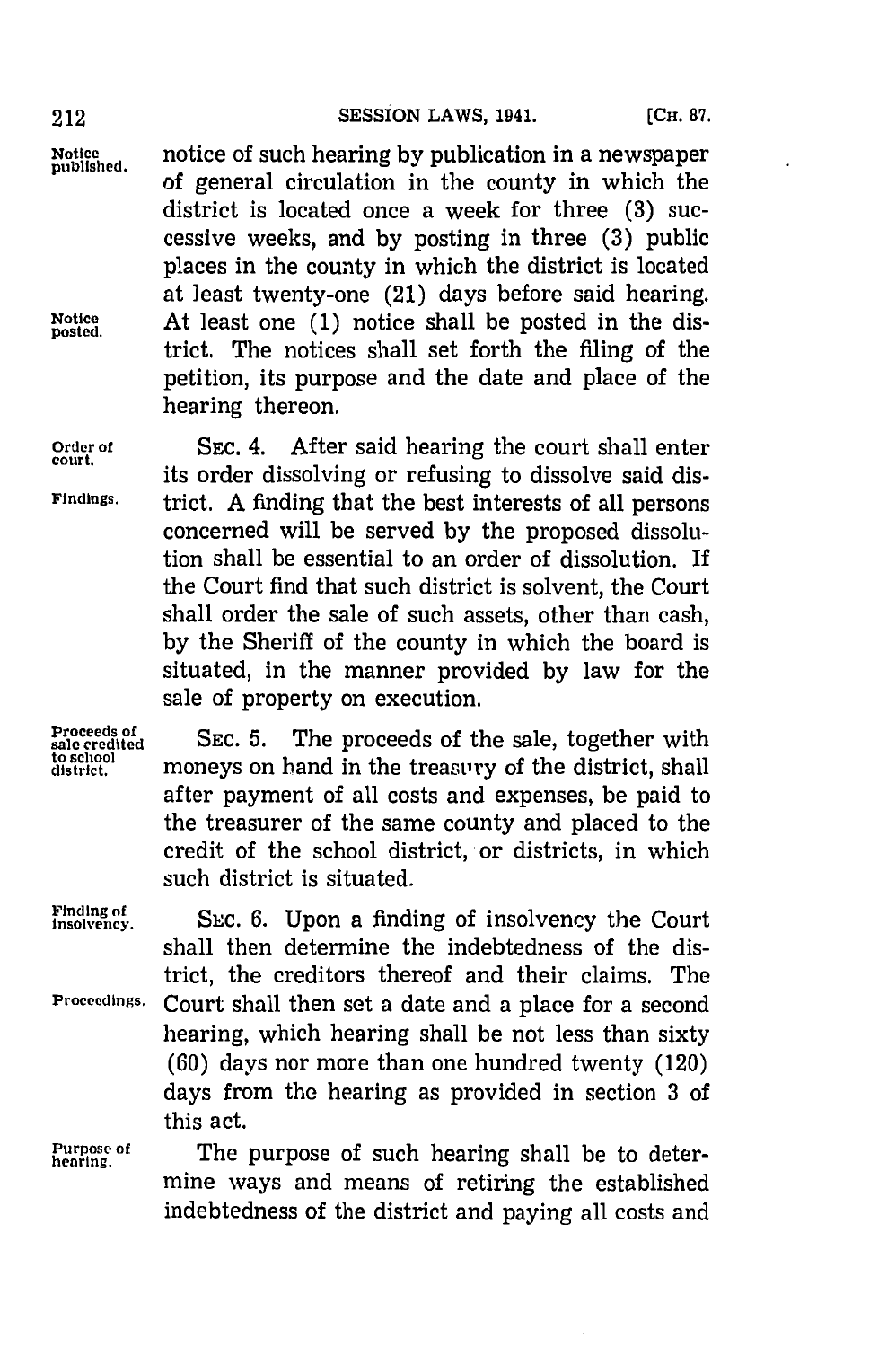expenses of proceedings hereunder. Such ways and means may include the levy of assessments against the property in the district as provided in section **8** of this act.

**SEC. 7.** The Clerk shall give notice of the second **Manner of notice.** hearing **by** publication in a newspaper of general circulation in the county in which the district is located once a week for three **(3)** successive weeks, and **by** posting in three **(3)** public places in the county in which the district is located at least twenty-one (21) days before the hearing, and shall give such other notice to creditors and other interested parties as the Court may deem necessary or advisable. At least one **(1)** notice shall be posted in the district. The notices shall set forth the filing of the petition, its purpose, the finding of the Court on. the petition, the date and place of the second hearing and the purpose of the hearing as stated in section 6 of this act.

**SEC. 8.** At the second hearing the court shall have authority to order the sale of any district property. If the proceeds of such sale together with any cash remaining on hand to the credit of the district are insufficient to retire such indebtedness together with all costs and expenses, the Court shall have authority to order the Board of Commissioners to **Court may order lcvy** levy assessments in the manner provided **by** law **for debts..** against the property in the district in amounts sufficient to retire said indebtedness and pay the costs and expenses. At such hearing any property owner within the district may appear and be heard for or against such levy.

**SEC. 9.** After the indebtedness of the district has **Final order.** been settled or paid, the Court shall determine whether the best interests of all persons concerned will be served **by** the proposed dissolution and shall make a finding thereon. The Court shall then enter

**Proceedings**<br>at insolvency<br>hearing.